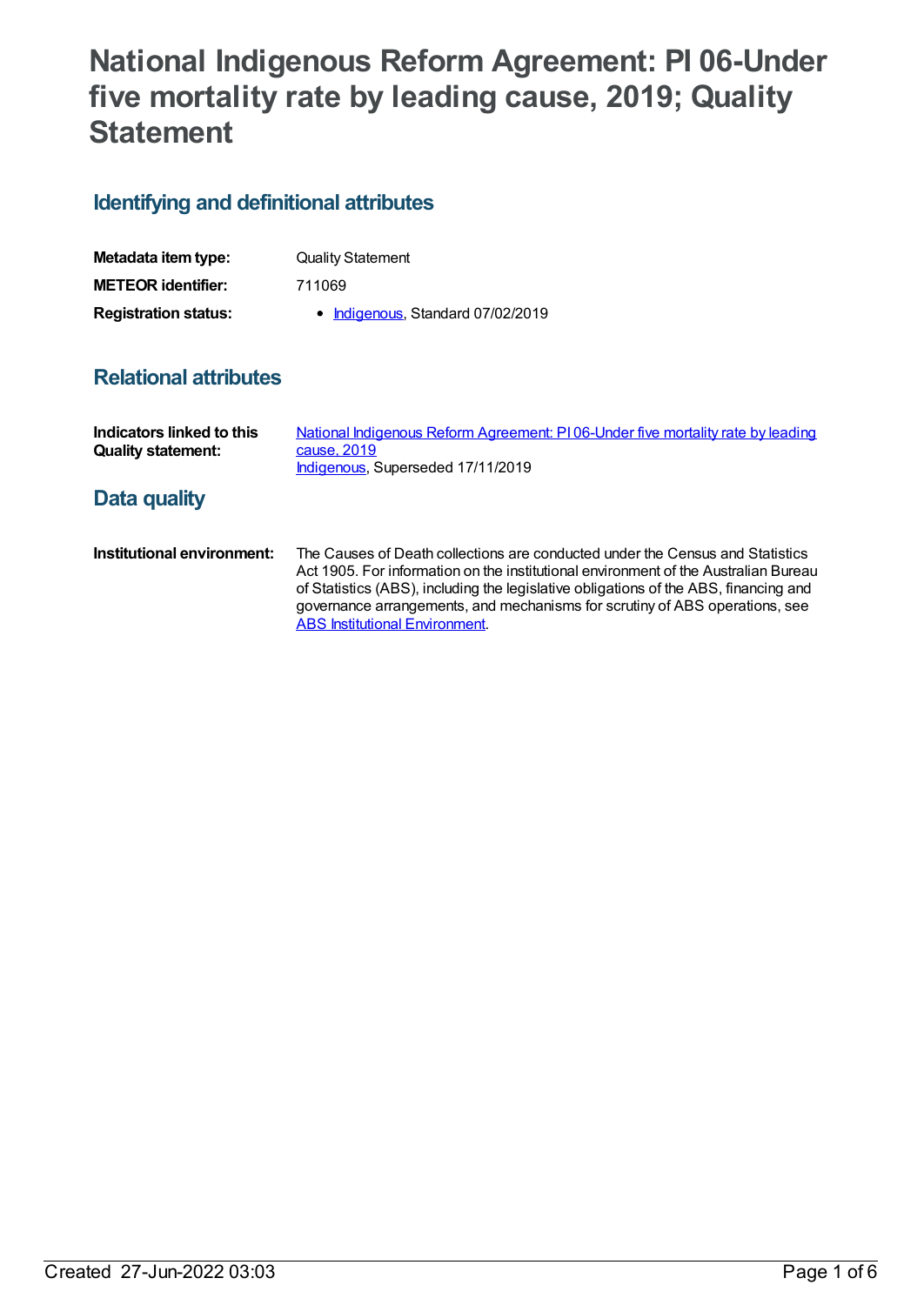| <b>Timeliness:</b>    | Causes of death and perinatal deaths data are published on an annual basis.<br>Death records, including perinatal deaths, are provided electronically to the ABS by<br>individual Registrars on a monthly basis for compilation into aggregate statistics on<br>a quarterly and annual basis. One dimension of timeliness in death registrations<br>data is the interval between the occurrence and registration of a death. As a result,<br>a small number of deaths occurring in one year are not registered until the following<br>year or later.                                                                                                                                                                                                                                                                                                                                                                                                                                                                                                                                                                                                                                                                                                                                                                                                                                                   |
|-----------------------|--------------------------------------------------------------------------------------------------------------------------------------------------------------------------------------------------------------------------------------------------------------------------------------------------------------------------------------------------------------------------------------------------------------------------------------------------------------------------------------------------------------------------------------------------------------------------------------------------------------------------------------------------------------------------------------------------------------------------------------------------------------------------------------------------------------------------------------------------------------------------------------------------------------------------------------------------------------------------------------------------------------------------------------------------------------------------------------------------------------------------------------------------------------------------------------------------------------------------------------------------------------------------------------------------------------------------------------------------------------------------------------------------------|
|                       | Births records are provided electronically to the ABS by individual Registrars on a<br>monthly basis for compilation into aggregate statistics on a quarterly and annual<br>basis. One dimension of timeliness in birth registrations data is the interval<br>between the occurrence and registration of a birth. As a result, some births<br>occurring in one year are not registered until the following year or even later. This<br>can be caused by either a delay by the parent(s) in submitting a completed form to<br>the registry, or a delay by the registry in processing the birth (for example, due to<br>follow up activity due to missing information on the form, or resource limitations).                                                                                                                                                                                                                                                                                                                                                                                                                                                                                                                                                                                                                                                                                             |
|                       | Preliminary estimated resident population (ERP) data is compiled and published<br>quarterly and is generally made available five to six months after the end of each<br>reference quarter. Every year, the 30 June ERP is further disaggregated by sex and<br>single year of age, and is made available five to six months after the end of the<br>reference quarter. Commencing with data for September quarter 2006, revised<br>estimates are released annually and made available 21 months after the end of the<br>reference period for the previous financial year, once more accurate births, deaths<br>and net overseas migration data becomes available. In the case of births and<br>deaths, the revised data is compiled on a date of occurrence basis. In the case of<br>net overseas migration, final data is based on actual traveller behaviour. Final<br>estimates are made available every 5 years after a census and revisions are made<br>to the previous inter-censal period. Generally ERP data is not changed once it has<br>been finalised unless there are compelling reasons to do so, as in June 2013 when<br>data from September 1991 to June 2006 was revised (for more information on this<br>recasting process, see the feature article titled Recasting 20 years of ERP in the<br>December quarter 2012 issue of Australian Demographic Statistics (cat. no.<br>3101.0). |
|                       | For further information on ABS ERP, see the relevant Data Quality Statement.                                                                                                                                                                                                                                                                                                                                                                                                                                                                                                                                                                                                                                                                                                                                                                                                                                                                                                                                                                                                                                                                                                                                                                                                                                                                                                                           |
| <b>Accessibility:</b> | Causes of death data are available in a variety of formats on the ABS website<br>under the 3303.0 product family. Perinatals deaths are currently available in<br>3303.0. Births data are available in a variety of formats on the ABS website under<br>the 3301.0 product family. ERP data is available in a variety of formats on the ABS<br>website under the 3101.0 and 3201.0 product families. Further information on<br>deaths and mortality may be available on request. The ABS observes strict<br>confidentiality protocols as required by the Census and Statistics Act 1905. This<br>may restrict access to data at a very detailed level.                                                                                                                                                                                                                                                                                                                                                                                                                                                                                                                                                                                                                                                                                                                                                 |
| Interpretability:     | Data for this indicator have been presented as crude rates, either per 1,000 all<br>births, per 1,000 live births or per 100,000 estimated resident population.                                                                                                                                                                                                                                                                                                                                                                                                                                                                                                                                                                                                                                                                                                                                                                                                                                                                                                                                                                                                                                                                                                                                                                                                                                        |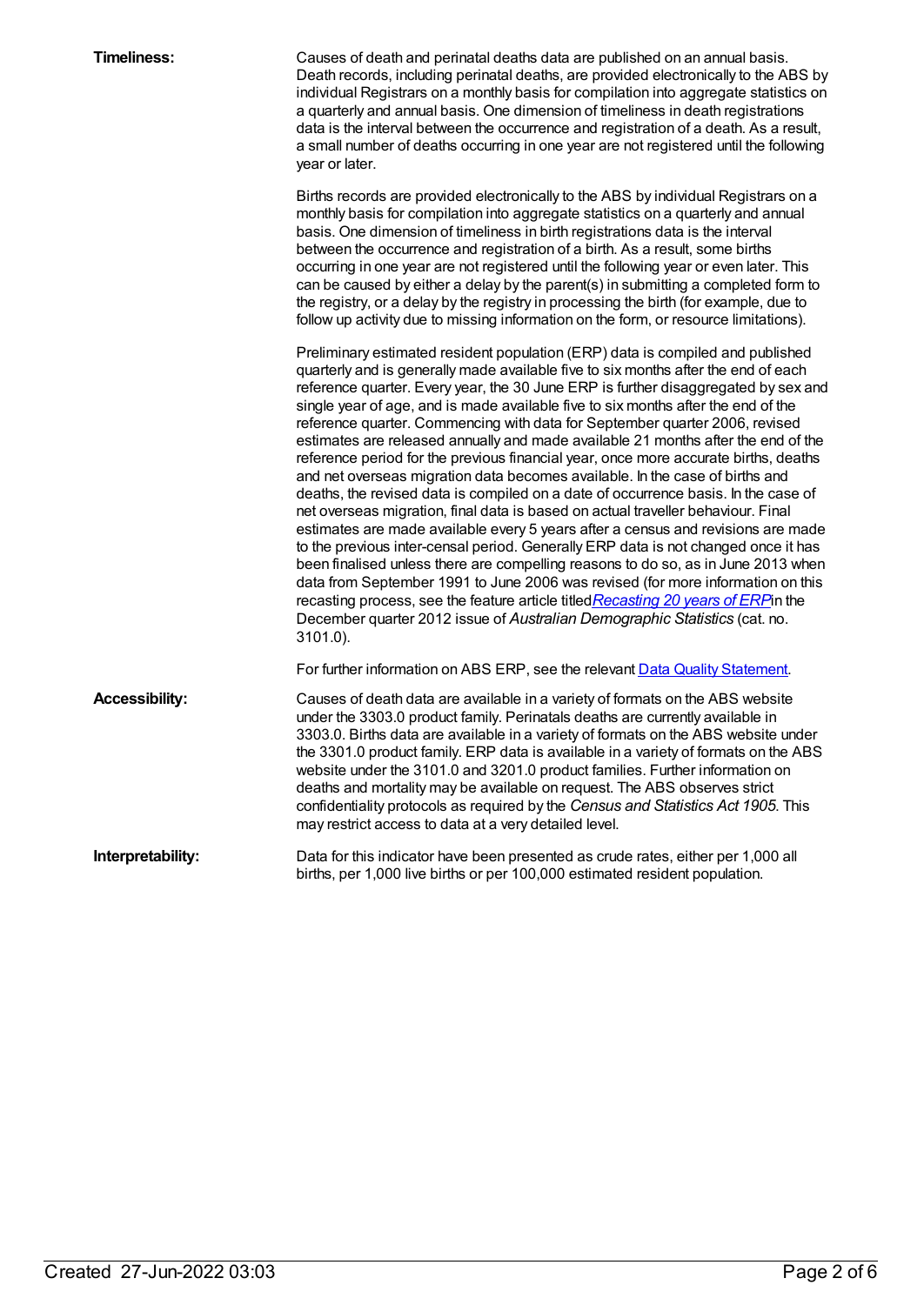| <b>Relevance:</b> | The ABS Causes of Death and Perinatal Deaths collections include all deaths that<br>occurred and were registered in Australia, including deaths of persons whose usual<br>residence is overseas. Deaths of Australian residents that occurred outside<br>Australia may be registered by individual Registrars, but are not included in ABS<br>deaths or causes of death statistics.                                                                                                                                                                                                                                                                                                                                                                                                                                                                                                                                                                                                                                                                                                                                          |
|-------------------|------------------------------------------------------------------------------------------------------------------------------------------------------------------------------------------------------------------------------------------------------------------------------------------------------------------------------------------------------------------------------------------------------------------------------------------------------------------------------------------------------------------------------------------------------------------------------------------------------------------------------------------------------------------------------------------------------------------------------------------------------------------------------------------------------------------------------------------------------------------------------------------------------------------------------------------------------------------------------------------------------------------------------------------------------------------------------------------------------------------------------|
|                   | Data in the Causes of Death and Perinatal Deaths collections include demographic<br>items, as well as causes of death information, which is coded according to the<br>International Statistical Classification of Diseases and Related Health Problems<br>(ICD). ICD is the international standard classification for epidemiological purposes<br>and is designed to promote international comparability in the collection,<br>processing, classification, and presentation of cause of death statistics. The<br>classification is used to classify diseases and causes of disease or injury as<br>recorded on many types of medical records as well as death records. The ICD has<br>been revised periodically to incorporate changes in the medical field. The 10th<br>revision of ICD (ICD-10) has been used by the ABS to code cause of death since<br>1997.                                                                                                                                                                                                                                                             |
|                   | The ABS Births collection includes all births that are live born and have not been<br>previously registered, births to temporary visitors to Australia, births occurring<br>within Australian Territorial waters, births occurring in Australian Antarctic<br>Territories and other external territories, births occurring in transit (i.e. on ships or<br>planes) if registered in the state or territory of "next port of call", births to Australian<br>nationals employed overseas at Australian legations and consular offices and<br>births that occurred in earlier years that have not been previously registered (late<br>registrations). Births data exclude fetal deaths, adoptions, sex changes,<br>legitimations and corrections, and births to foreign diplomatic staff. Up until 1 July<br>2016, births and deaths of Norfolk Island residents were counted in 'External<br>Territories' and therefore not included in Australian birth counts. However, from<br>2016 births of Norfolk Island residents are counted in 'Other Territories' and<br>therefore will be included in Australian birth statistics. |
|                   | For further information on the ABS Causes of Death, Perinatal Deaths and Births<br>collections, see the relevant Data Quality Statements.                                                                                                                                                                                                                                                                                                                                                                                                                                                                                                                                                                                                                                                                                                                                                                                                                                                                                                                                                                                    |
| <b>Accuracy:</b>  | Information on causes of death and perinatal deaths is obtained from a complete<br>enumeration of deaths registered during a specified period and are not subject to<br>sampling error. However, causes of death and perinatal deaths data sources are<br>subject to non-sampling error which can arise from inaccuracies in collecting,<br>recording and processing the data.                                                                                                                                                                                                                                                                                                                                                                                                                                                                                                                                                                                                                                                                                                                                               |
|                   | In June 2014, the New South Wales Registrar of Births, Deaths and Marriages<br>(NSW Registry) transitioned to a new data processing system which resulted in<br>temporary processing delays. These delays caused a number of birth records<br>received by the NSW Registry in 2014 to be processed in 2015. As a result, the<br>total number of births registered in New South Wales in 2014 (91,074) was 9,388<br>(9.3%) less than the number registered in 2013 (100,462).                                                                                                                                                                                                                                                                                                                                                                                                                                                                                                                                                                                                                                                 |
|                   | For a more complete understanding of the births occurring in NSW for 2014 users<br>should consult Table 13 in Births Australia 2014 (3301.0) which provides more up<br>to date information about births in 2014 and 2015.                                                                                                                                                                                                                                                                                                                                                                                                                                                                                                                                                                                                                                                                                                                                                                                                                                                                                                    |
|                   | Analysis by the ABS showed that the distribution of important characteristics such<br>as sex of child, age of mother, usual residence of mother and Indigenous status in<br>2014 data is similar to that in 2011-2013 data.                                                                                                                                                                                                                                                                                                                                                                                                                                                                                                                                                                                                                                                                                                                                                                                                                                                                                                  |
|                   | In 2016 the NSW Registry changed the 'proof of identity' requirements for parents<br>registering a new birth. This led to delays in registration of births for 2016 and<br>2017. The ABS has been working with the NSW Registry to improve the birth<br>registration lag, The recent launch of online birth registration in 2018 by the NSW<br>Registry appears to be improving birth registration timeframes for both Aboriginal<br>and Torres Strait Islander and non-Indigenous Australians.                                                                                                                                                                                                                                                                                                                                                                                                                                                                                                                                                                                                                              |
|                   | Previously, concerns had also been raised with the accuracy of the NSW births<br>counts prior to 2011. In response to these concerns the ABS, in conjunction with the<br>NSW Registry of Births, Deaths and Marriages, has undertaken an investigation<br>which has led to the identification of an ABS systems processing error. The ABS<br>acknowledges that this has resulted in previous undercounts of births in NSW. Data<br>for NSW and Australia have been revised to include previously unprocessed NSW<br>birth registrations for the period 2005 to 2011.                                                                                                                                                                                                                                                                                                                                                                                                                                                                                                                                                         |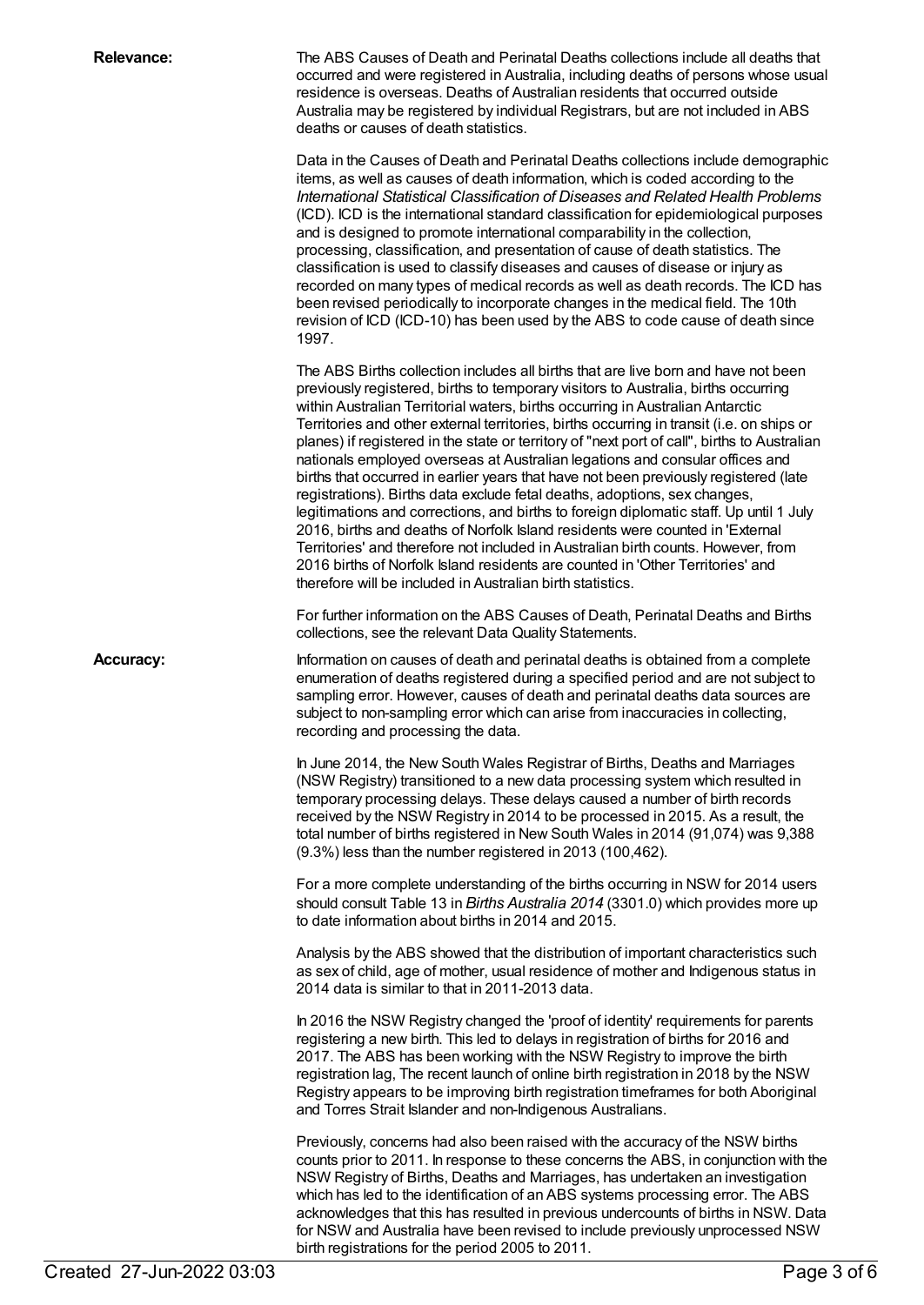Although it is considered likely that most deaths of Aboriginal and Torres Strait Islander (Indigenous) Australians are registered, a proportion of these deaths are not registered as Indigenous. Information about the deceased is supplied by a relative or other person acquainted with the deceased, or by an official of the institution where the death occurred and may differ from the self-identified Indigenous origin of the deceased.

In November 2010, the Queensland Registrar of Births, Deaths and Marriages advised the ABS of an outstanding deaths registration initiative undertaken by the Registry. This initiative resulted in the November 2010 registration of 374 previously unregistered deaths which occurred between 1992 and 2006 (including a few for which a date of death was unknown). Of these, around three-quarters (284) were deaths of Aboriginal and Torres Strait Islander Australians. Some under 5 deaths were affected by this issue.

The ABS discussed different methods of adjustment of Queensland death registrations data for 2010 with key stakeholders. Following the discussion, a decision was made by the ABS and key stakeholders to use an adjustment method that added together deaths registered in 2010 for usual residents of Queensland which occurred in 2007, 2008, 2009 and 2010. This method minimises the impact on mortality indicators used in various government reports. However, care should still be taken when interpreting Aboriginal and Torres Strait Islander death data for Queensland for 2010. Please note that there are differences between data output in the Causes of Death, Australia, 2010 publication (cat. no. 3303.0) and 2010 data reported for COAG, as this adjustment was not applied in the publication. For further details see Technical Note: Registration of outstanding deaths, Queensland 2010, from the Deaths, Australia, 2010 publication (cat. no, 3302.0) and Explanatory Note 103 in the Causes of Death, Australia, 2010 publication (cat. no. 3303.0).

Investigation conducted by the WA Registrar of Births, Deaths and Marriages indicated that some deaths of non-Indigenous people were wrongly recorded as deaths of Indigenous people in WA for 2007, 2008 and 2009. The ABS discussed this issue with a range of key stakeholders and users of Aboriginal and Torres Strait Islander deaths statistics. Following this discussion, the ABS did not release WA Aboriginal and Torres Strait Islander deaths data for the years 2007, 2008 and 2009 in the 2010 issue of *Deaths, Australia* publication, or in the 2011 COAG data supply. The WA Registry corrected the data and resupplied the corrected data to the ABS. These corrected data were then released by the ABS in spreadsheets attached to *Deaths, Australia, 2010* (cat. no. 3302.0) publication on 24 May 2012, and are included in this round of COAG reporting.

The ABS Death Registrations collection identifies a death as Aboriginal and Torres Strait Islander where the deceased is recorded as Aboriginal, Torres Strait islander, or both on the Death Registration Form (DRF). The Indigenous status is also derived from the Medical Certificate of Cause of Death (MCCD) for South Australia, Western Australia, Tasmania, the Northern Territory and the Australian Capital Territory. For 2015 data, the Queensland Registry of Births, Deaths and Marriages also used MCCD information for the first time to derive Indigenous status. This resulted in a noticeable decrease in the number of deaths for which the Indigenous status was 'not stated' and an increase in the number of deaths identified as Aboriginal and Torres Strait Islander in Queensland.

Causes of death statistics are released with a view to ensuring that they are fit for purpose when released. Supporting documentation for causes of death statistics are published and should be considered when interpreting the data to enable the user to make informed decisions on the relevance and accuracy of the data for the purpose the user is going to use those statistics. To meet user requirements for timely data it is often necessary to obtain information from the administrative source before all information for the reference period is available (e.g. finalisation of coronial proceedings). A balance needs to be maintained between accuracy (completeness) of data and timeliness, taking account of the different needs of users.

All coroner certified deaths registered after 1 January 2006 are now subject to a revisions process. In this round of Council of Australian Governments (COAG) reporting, and 2014 data is final, 2015 data is revised and 2016 and 2017 data is preliminary. Data for 2015, 2016 and 2017 is subject to further revisions. Prior to 2006 all ABS processing of causes of death data for a particular reference period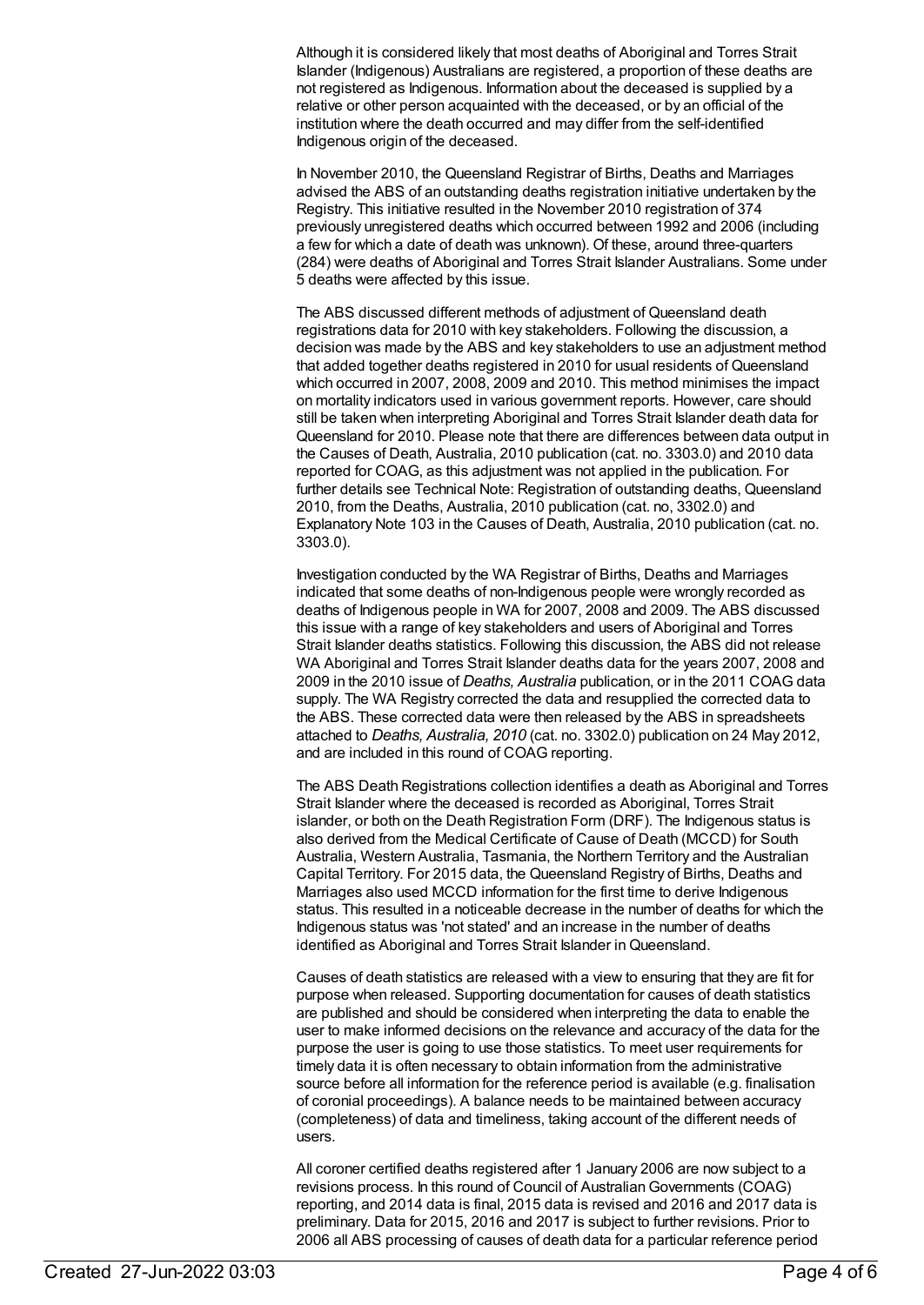was finalised approximately 13 months after the end of the reference period. Where insufficient information was available to code a cause of death (e.g. a coroner certified death was yet to be finalised by the Coroner), less specific ICD codes were assigned as required by the ICD coding rules. The revision process enables the use of additional information relating to coroner certified deaths, as it becomes available over time. This results in increased specificity of the assigned ICD-10 codes.

Revisions will only impact on coroner certified deaths, as further information [becomes](http://www.abs.gov.au/AUSSTATS/abs@.Nsf/7d12b0f6763c78caca257061001cc588/c87b6c57bfcf5e69ca2579c6000f7a27!OpenDocument) available to the ABS about the causes of these deaths. See Technical Note: Causes of Death [Revisions](http://www.abs.gov.au/AUSSTATS/abs@.nsf/allprimarymainfeatures/3F8399A58BFB8F53CA257CA5000C9203?opendocument) 2009 and [2010](http://www.abs.gov.au/AUSSTATS/abs@.Nsf/39433889d406eeb9ca2570610019e9a5/b56a0a7f11aae61bca257b2e000d8091!OpenDocument) and in Causes of Death, Australia, 2011 (cat.no. 3303.0[\).](http://www.abs.gov.au/AUSSTATS/abs@.nsf/allprimarymainfeatures/3F8399A58BFB8F53CA257CA5000C9203?opendocument)

All ERP data sources are subject to non-sampling error. Non-sampling error can arise from inaccuracies in collecting, recording and processing the data. In the case of Census and Post Enumeration Survey (PES) data every effort is made to minimise reporting error by the careful design of questionnaires, intensive training and supervision of interviewers, and efficient data processing procedures. The ABS does not have control over any non-sampling error associated with births, deaths and migration data. For more information see the *Demography Working Paper 1998/2 - Quarterly birth and death estimates, 1998* (cat. no. 3114.0) and *Australian Demographic Statistics* (cat. no. 3101.0).

Non-Indigenous estimates are available for census years only. In the intervening years, Indigenous population projections are based on assumptions about past and future levels of fertility, mortality and migration. In the absence of non-Indigenous population figures for these years, it is possible to derive denominators for calculating non-Indigenous rates by subtracting the projected Indigenous population from the total population. In the present tables, non-Indigenous population estimates have been derived by subtracting the 2011 Census-based Indigenous population estimates/projections from the 2011 Census-based total persons ERP. Such figures have a degree of uncertainty and should be used with caution, particularly as the time from the base year of the projection series increases. Total population estimates for 2013, used in the calculation of non-Indigenous comparison rates, are preliminary estimates.

Non-Indigenous data from the Causes of Death collection and Perinatal collection do not include death registrations with a 'not stated' Indigenous status.

Some rates are unreliable due to small numbers of deaths over the reference period. Resultant rates could be misleading for example where the non-Indigenous mortality rate is higher than the Indigenous mortality rate for some causes. Agespecific death rates based on a very low death count have been deemed unpublishable. Some cells may also not be published to prevent back-calculation of these suppressed cells. Caution should be used when interpreting rates for this indicator.

**Coherence:** The methods used to construct the indicator are consistent and comparable with other collections and with international practice.

## **Data products**

**Implementation start date:** 25/01/2017

#### **Source and reference attributes**

**Submitting organisation:** Australian Bureau of Statistics.